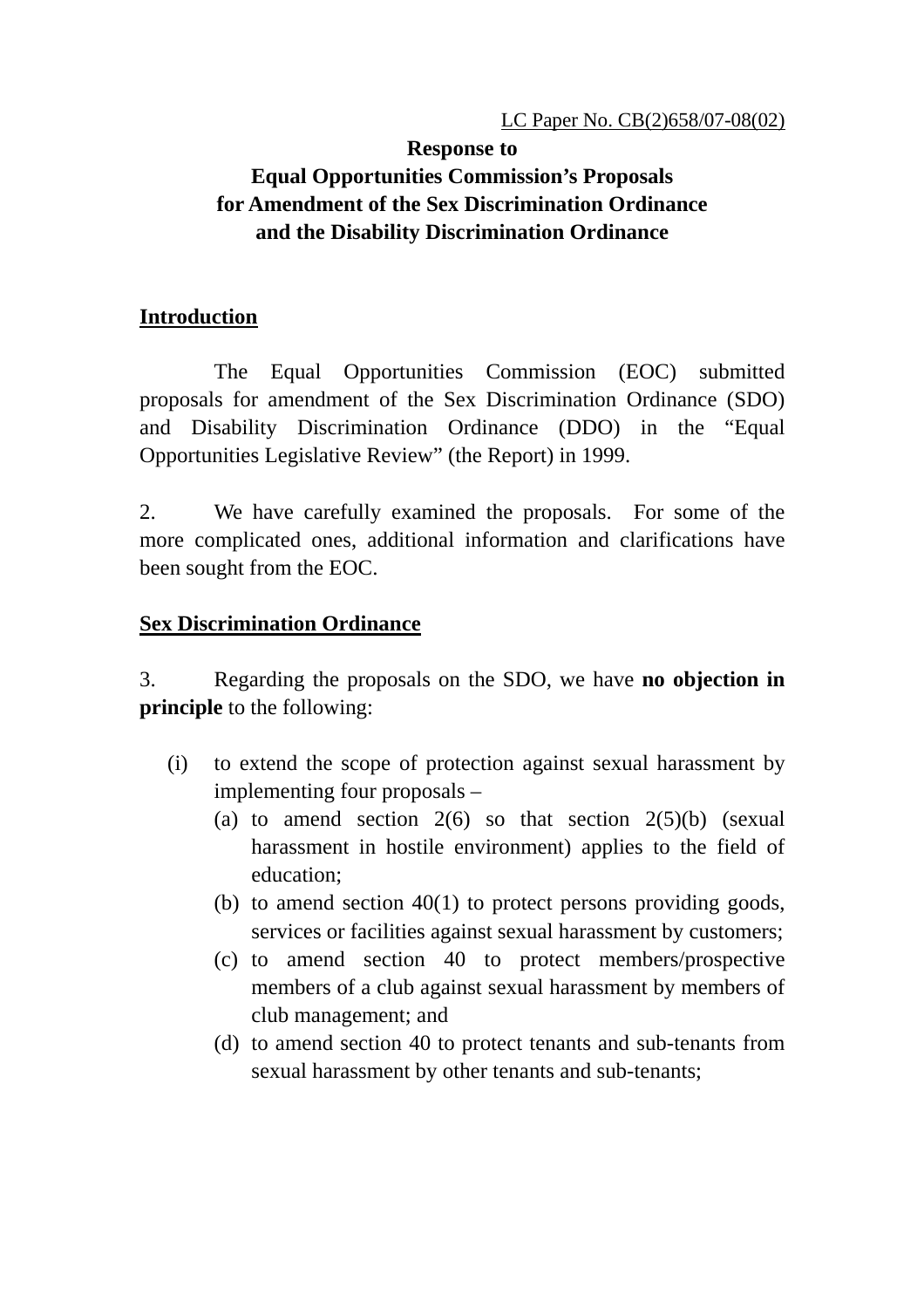- (ii) to repeal the following items in Schedule 5 which are exempted from the operation of the relevant Parts in the SDO –
	- (a) uniform/equipment requirements and training in the use of weapons in the disciplined forces, positions reserved for men in the Police Tactical Unit and gender recruitment quotas (except in respect of the Correctional Services Department (CSD); please also see paras. 9(ii) and 11 below);
	- (b) provision of reproductive technology procedure;
	- (c) provision of adoption services or facilities of infants;
	- (d) granting of pension benefits to surviving spouses and children of public officers; and
	- (e) granting of gratuities to widows of auxiliary police officers;
- (iii) to introduce voluntary and binding undertakings into the SDO as an alternative means of settlement for the parties concerned without the need to go through a formal process such as court proceedings;
- (iv) to amend section 85(4) to enable the EOC to recover legal costs for acting as solicitor/counsel in providing legal assistance;
- (v) to amend section 76(1) to make it clear that claims may be made against persons who are vicariously liable for acts of sexual harassment;
- (vi) to enable the EOC to seek declaratory and injunctive relief in the District Court in respect of discriminatory acts, policies and practices (please also see para. 4 below);
- (vii) to amend the headings of sections 7 and 8 to more accurately describe their contents as referring to discrimination on the ground of marital status and pregnancy respectively in areas not just limiting to employment; and
- (viii)to amend 10 expressions and characters in the Chinese text of the SDO to provide for greater clarity.

4. Further discussion with the EOC will also be required to delineate the criteria of invoking the power sought in para. 3(vi).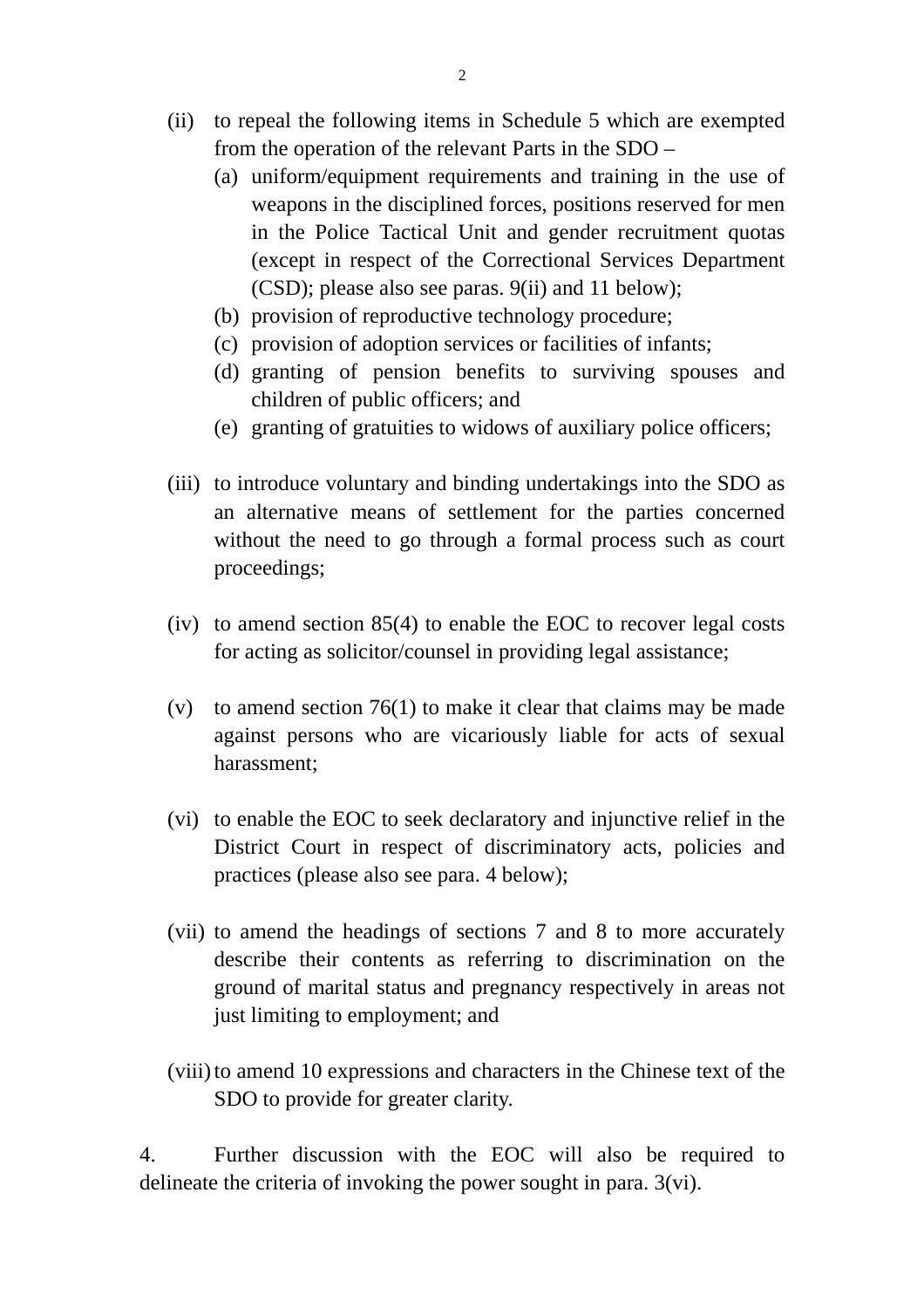5. On the proposal to extend the definition of "an establishment in Hong Kong" in section 14 to protect Hong Kong residents working wholly or mainly outside Hong Kong for business and/or companies registered in Hong Kong, the Labour Advisory Board has been consulted. Board Members have raised some fundamental issues and drawn the EOC's attention to these issues, which relate to many areas including the scope of application, difficulties encountered by employers in forestalling unlawful acts committed by indigenous employees, problem of enforcement, etc. We share Board Members' concern in particular on what defence against vicarious liability is available to employers for acts committed outside Hong Kong which are unlawful in Hong Kong but are prevalent and socially acceptable in the place where they are committed. We need further elaboration from the EOC on the scope and application of the proposed amendment (a list of the issues which require further clarifications is attached at Annex) before we can assess more accurately the implications of the proposal as well as whether and how to take it forward.

6. We consider the following proposals as **not necessary** for the purposes stated in the Report:

- (i) to make it clear that section 14 has extra-territorial effect and protects against unlawful acts committed outside Hong Kong; and
- (ii) to amend section 76(3A) to make it clear that the District Court may make one or more of the orders set out in the list of statutory remedies.

7. On para. 6(i) above, our legal advice considers that the existing section 14 already has extra-territorial effects on unlawful acts committed outside Hong Kong as long as the concerned employees work wholly or mainly in Hong Kong. As such, we do not consider it necessary to introduce EOC's proposed amendment in this respect. However, we support the view of the Labour Advisory Board that more publicity efforts to inform the public of the extra-territorial effects of section 14 would be useful.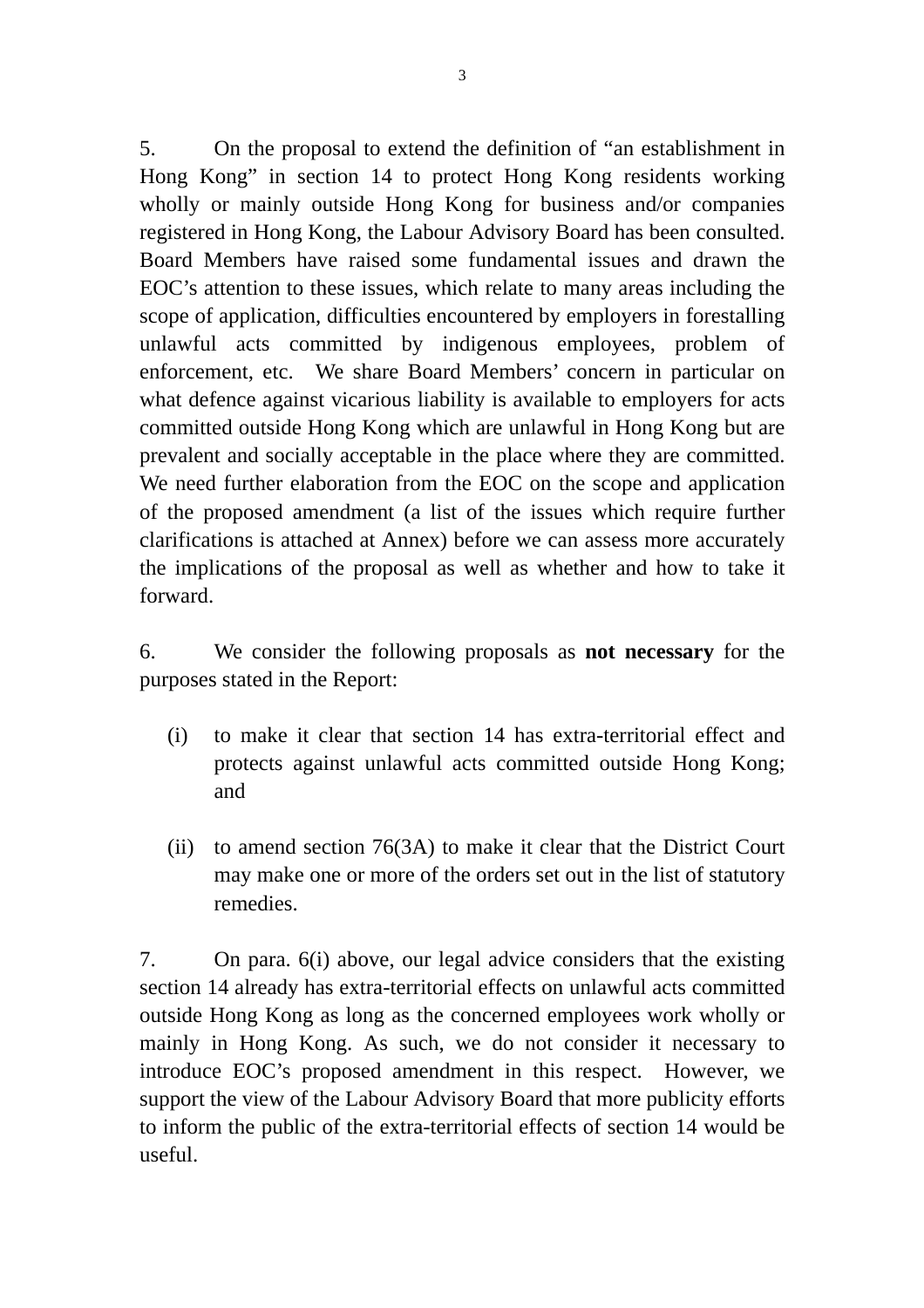8. Section 76(3A) stipulates the remedies available from the District Court. Our reading of this provision is that it does not prevent the District Court from granting more than one remedy and therefore there is no need to amend it as proposed in para. 6(ii).

9. We have **reservations** about the proposal to repeal the following items in Schedule 5, which are exempted from the operation of the relevant Parts in the SDO:

- (i) height or weight requirements in the disciplined services;
- (ii) gender recruitment quotas (the reservation is in respect of CSD only);
- (iii) small house policy;
- (iv) provision of benefits or allowances by employers in relation to housing, education, air-conditioning, passage and baggage; and
- (v) Home Ownership Scheme or Private Sector Participation Scheme.

10. The height and weight requirements referred to in para. 9(i) have been set on a job-related basis with professional advice to meet the demands arising from the physically demanding job nature in the disciplined services and are intended to ensure officers can perform the required duties and protect themselves. The disciplined services departments have undertaken to review the requirements to explore the feasibility of a more holistic approach to assessing physical fitness. Fire Services Department (FSD) and the Police have completed their reviews. FSD has decided to introduce functional tests in lieu of height and weight requirements whereas the Police maintain that the requirements should be retained to meet their unique operational needs. The reviews by Immigration Department, Customs and Excise Department and CSD are still in progress. We therefore consider it necessary to retain the exception.

11. Regarding para. 9(ii), the CSD has to maintain the ratio of male to female staff in line with its male and female penal population. While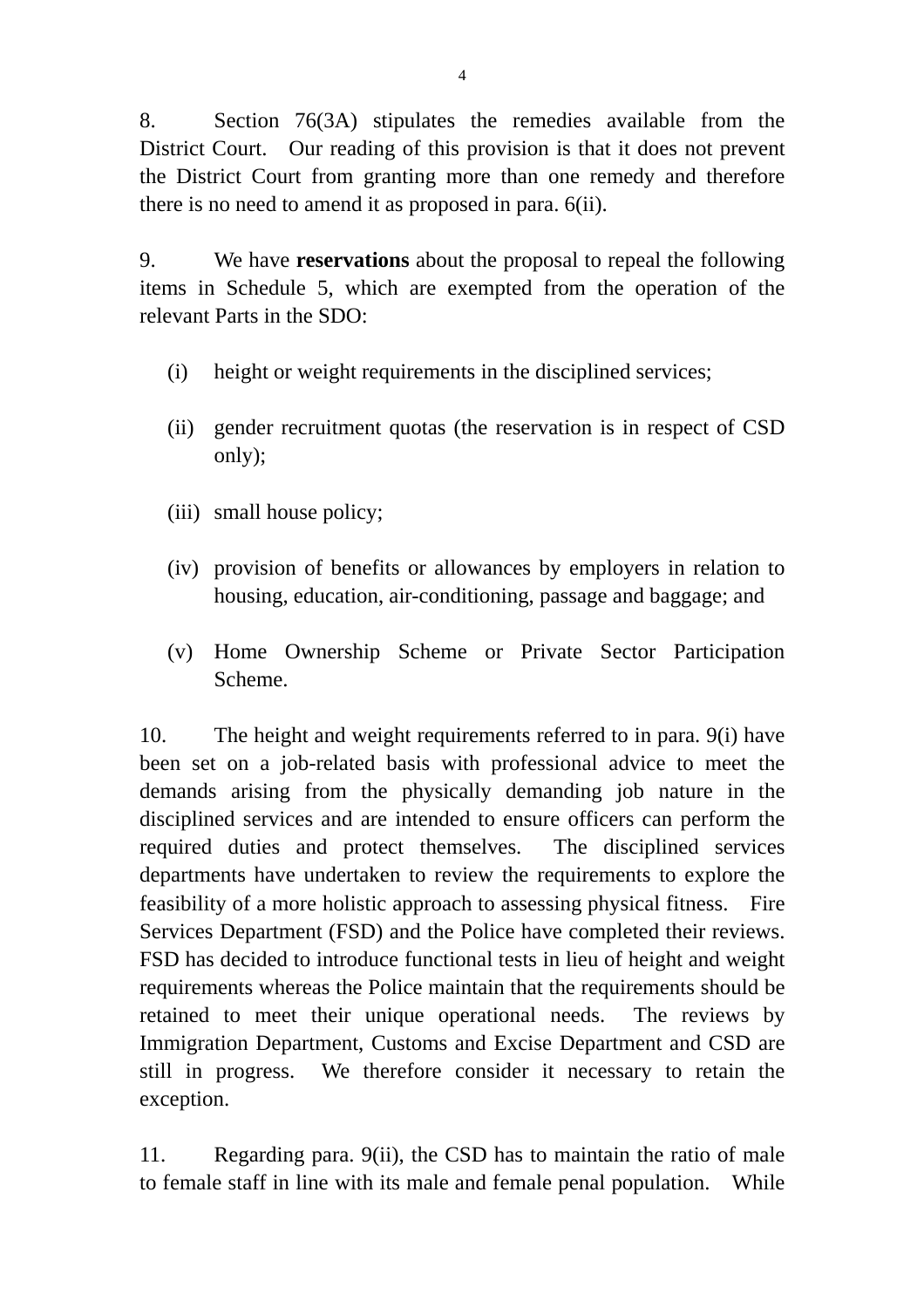most of the jobs in the CSD may be covered by the exception under section 12(2)(e) for genuine occupational qualification or the exception under section 38(2)(b) for acts done to comply with an existing statutory provision, i.e. the Prison Rules, CSD staff are subject to posting every three to five years for normal job rotation and career development. As there are posts in the CSD which are outside the correctional institutions and are therefore not covered by section  $12(2)(e)$  or section  $38(2)(b)$ , we consider it necessary to retain the exception for the CSD.

12. As a related issue to the proposed repeal of the exception for the disciplined services, the EOC also suggested that the disciplined services should be required to monitor gender distribution in recruitment and promotion exercises so as to rectify any inequality identified. We have to stress that disciplined services departments do not impose any artificial ratio or limit on the number of men and women they recruit or promote. The different numbers of men and women recruited and promoted in the disciplined services reflect the sex profile of applicants and the relative suitability of candidates to take up the jobs. Recruitment and promotion are conducted on the basis of fairness and merit. Any form of monitoring to equalise the gender distribution in the disciplined services is considered inappropriate.

13. We have not yet come to a decision on the proposal to repeal the exception in Schedule 5 for the small house policy (para. 9(iii) refers), which is currently being reviewed. We consider it more appropriate to decide whether the exception can be removed after the completion of the review.

14. On the proposal in para. 9(iv) to remove the exception for benefits and allowances, we believe the exception is necessary. It is not uncommon for employers in the private and public sectors to provide different rates of allowances to persons of different marital status, mostly for extending certain benefits to spouses of their employees. Removal of the exception will have financial implications for employers as the rates of allowances would have to be aligned irrespective of the recipients' marital status.

15. As regards the proposal in para. 9(v) on the Home Ownership Scheme and Private Sector Participation Scheme, we consider it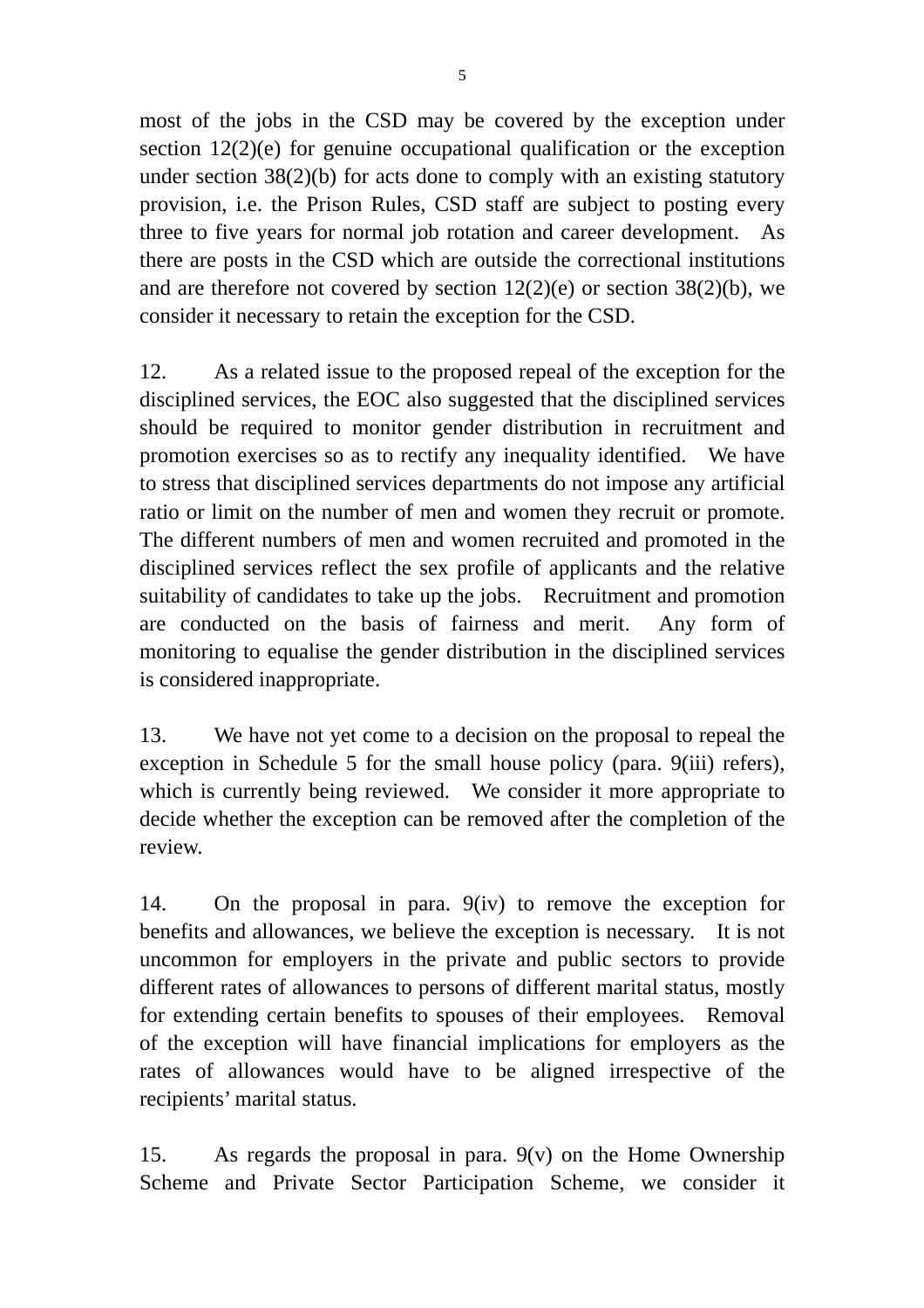appropriate to give priority to nuclear families over singleton applicants to address the more pressing needs of nuclear families for improving their living conditions. Retaining the exception for the differential treatment of people with different marital status will facilitate efficient allocation of scarce public housing resources.

#### **Disability Discrimination Ordinance**

16. Regarding the proposals on the DDO, we have **no objection in principle** to the following:

- (i) to amend the definition of "associate" in section 2 of the DDO to extend it to a person under the care of a person, and make any other consequential amendments which may be necessary;
- (ii) to amend section  $72(1)$  to provide for greater clarity;
- (iii) to amend section  $73(1)$  to include reference to section 41 of the DDO;
- (iv) to amend section 81(4) to enable the EOC to recover legal costs for acting as solicitor/counsel in providing legal assistance;
- (v) to include in the DDO protection for members, employees and conciliators of the EOC equivalent to that found in section 68 of the SDO;
- (vi) to introduce voluntary and binding undertakings into the DDO as an alternative means of settlement for the parties concerned without the need to go through a formal process such as court proceedings;
- (vii) to enable the EOC to seek declaratory and injunctive relief in the District Court in respect of discriminatory acts, policies and practices (please also see para. 17 below); and
- (viii)to amend 10 expressions and characters in the Chinese text of the DDO to provide for greater clarity.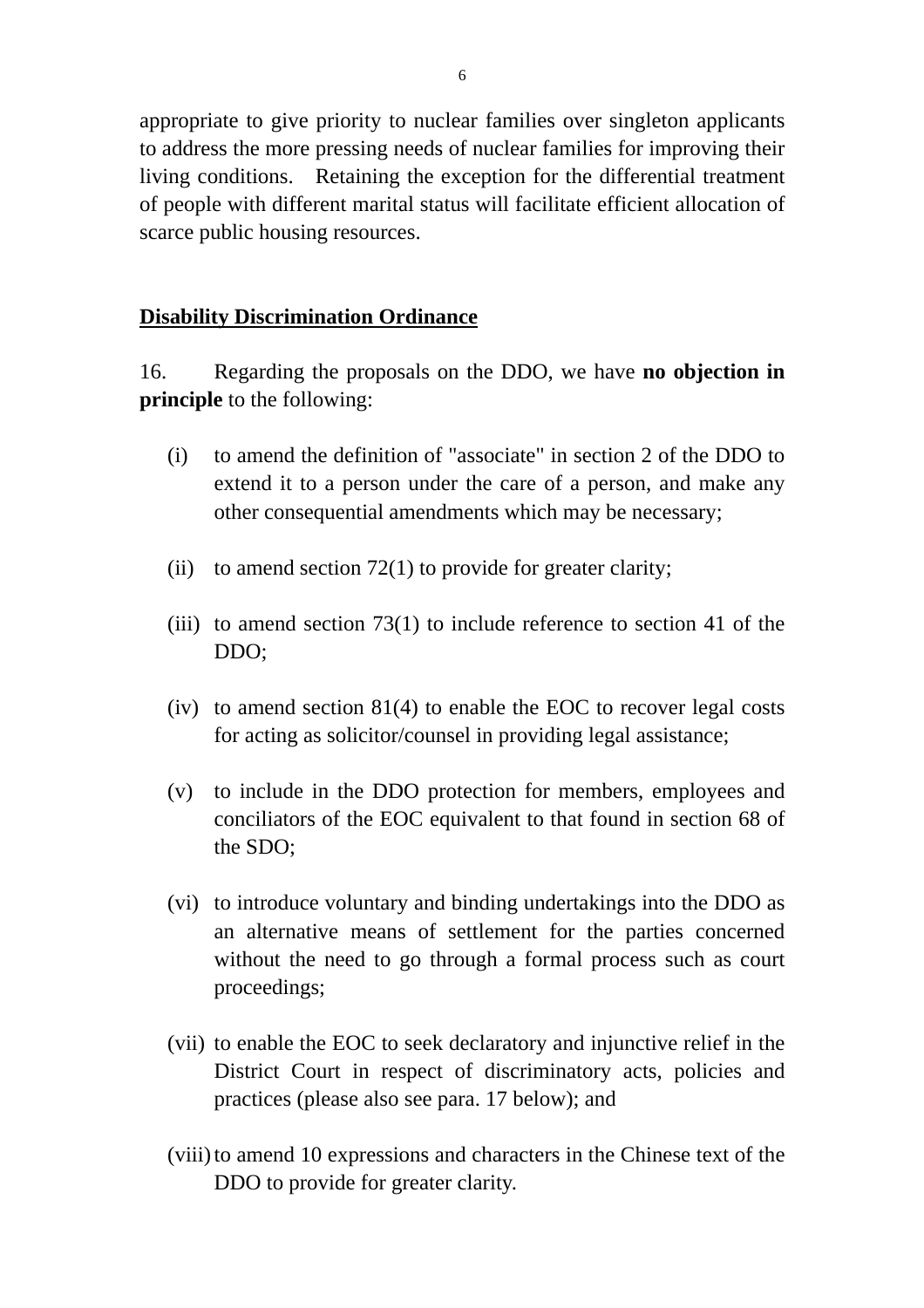17. Further discussion with the EOC will also be required to delineate the criteria of invoking the power sought in para. 16(vii).

18. Our comments on the proposal to extend the definition of "an establishment in Hong Kong" in section 14 to protect Hong Kong residents working wholly or mainly outside Hong Kong for business and/or companies registered in Hong Kong with regard to the Disability Discrimination Ordinance are the same as those on the Sex Discrimination Ordinance set out in para. 5 above.

19. We consider the following proposals **not necessary** for the purposes stated in the Report:

- (i) to make it clear that section 14 has extra-territorial effect and protects against unlawful acts committed outside Hong Kong;
- (ii) to amend section 64 of the DDO to refer to section 67 of the SDO;
- (iii) to amend section 72(4) to make it clear that the District Court may make one or more of the orders set out in the list of statutory remedies; and
- (iv) to introduce specific protection for persons with a disability in the field of eligibility to vote for and to be elected or appointed to advisory bodies.

20. On para. 19(i) above, our legal advice considers that the existing section 14 already has extra-territorial effects on unlawful acts committed outside Hong Kong as long as the concerned employees work wholly or mainly in Hong Kong. As such, we do not consider it necessary to introduce EOC's proposed amendment in this respect. However, we support the view of the Labour Advisory Board that more publicity efforts to inform the public of the extra-territorial effects of section 14 would be useful.

21. The proposed amendment in para. 19(ii) above is not necessary as it had already been rectified by the Law Reform (Miscellaneous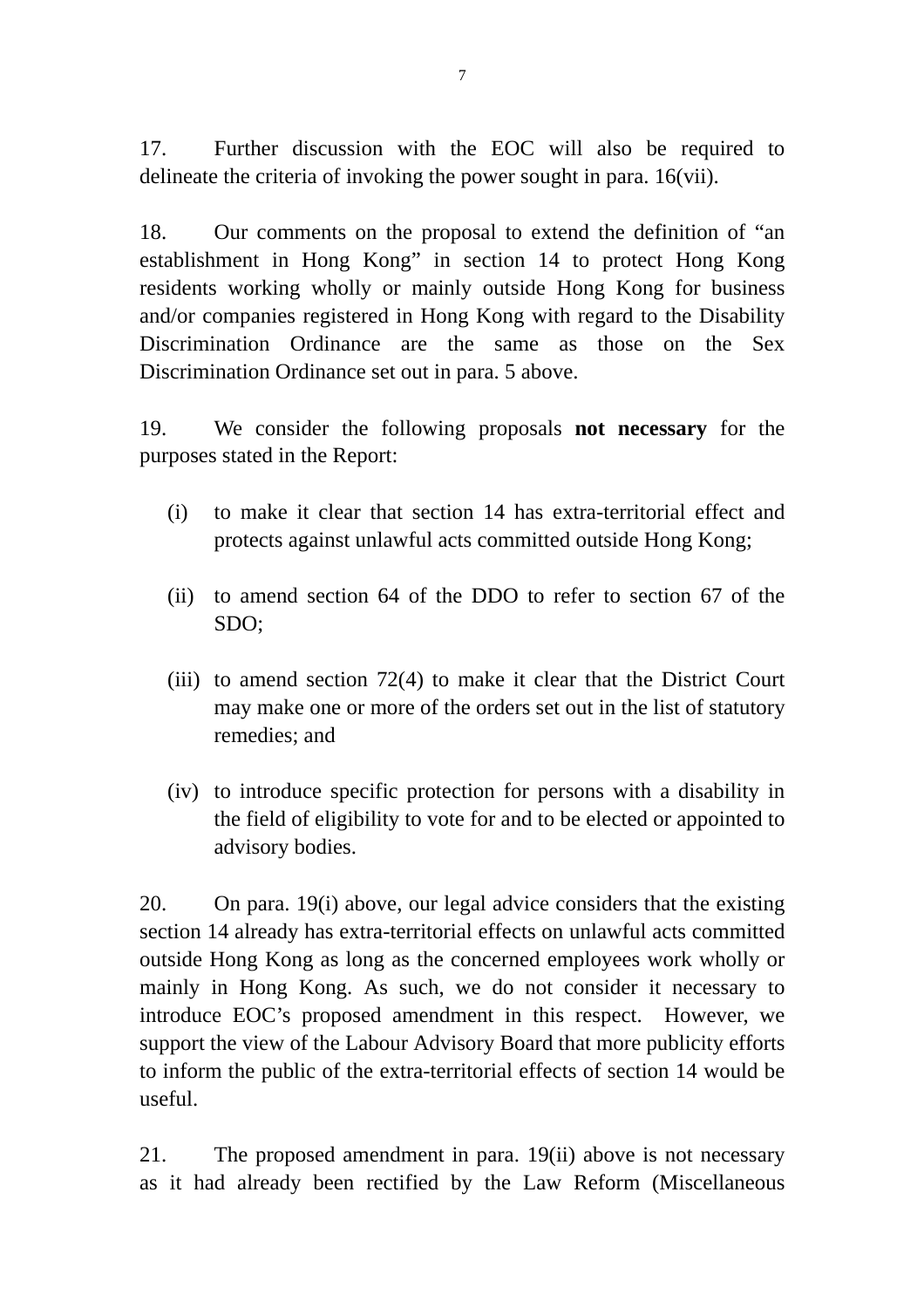Provisions and Minor Amendments) Ordinance 1997.

22. Regarding para. 19(iii) above, our reading of section 72(4) is that it does not prevent the District Court from granting more than one remedy and there is no need to amend it as proposed.

23. We consider it not necessary to introduce a specific protection for people with a disability in the field of eligibility to vote and to be elected or appointed (para. 19(iv) refers). In fact, the right of permanent residents of Hong Kong to vote and to be elected has been stipulated in Article 26 of the Basic Law and Article 21 of the Bill of Rights, which corresponds to Article 25 of the International Covenant on Civil and Political Rights. This political right is, however, given to those with a minimum degree of personal maturity in order to assume responsibility for the state. Thus minors and the mentally incapacitated are accepted as permissible exclusion by the Human Rights Committee. If the EOC's proposal is adopted, we would need to write in an exclusion from unlawful discrimination cases involving persons who are not reasonably capable of exercising his right to vote or of holding the relevant position by reason of his disability. We consider it not necessary to repeat in the DDO a right that has already been safeguarded in the Basic Law and Bill of Rights, nor desirable to introduce a provision that excludes persons not reasonably capable, e.g. the mental incapacitated persons, from enjoying the right.

24. We have **reservations** about the following proposals:

- (i) to amend the definition of section  $6(a)$  of the DDO to the effect that the comparison of treatment is made between a person with a disability and a person without "the" or "that" disability; and
- (ii) to repeal section 60 and Schedule 5 and amend sections 63 and 87(2) to remove any references to Schedule 5.

25. We have reservations on the proposed amendment in paragraph 24(i) above as it may render unlawful the implementation of some worthwhile affirmative programmes for persons with a particular disability which are not exempted under sections 50 or 51 of the DDO, i.e., programmes which are not funded by charitable organisations nor are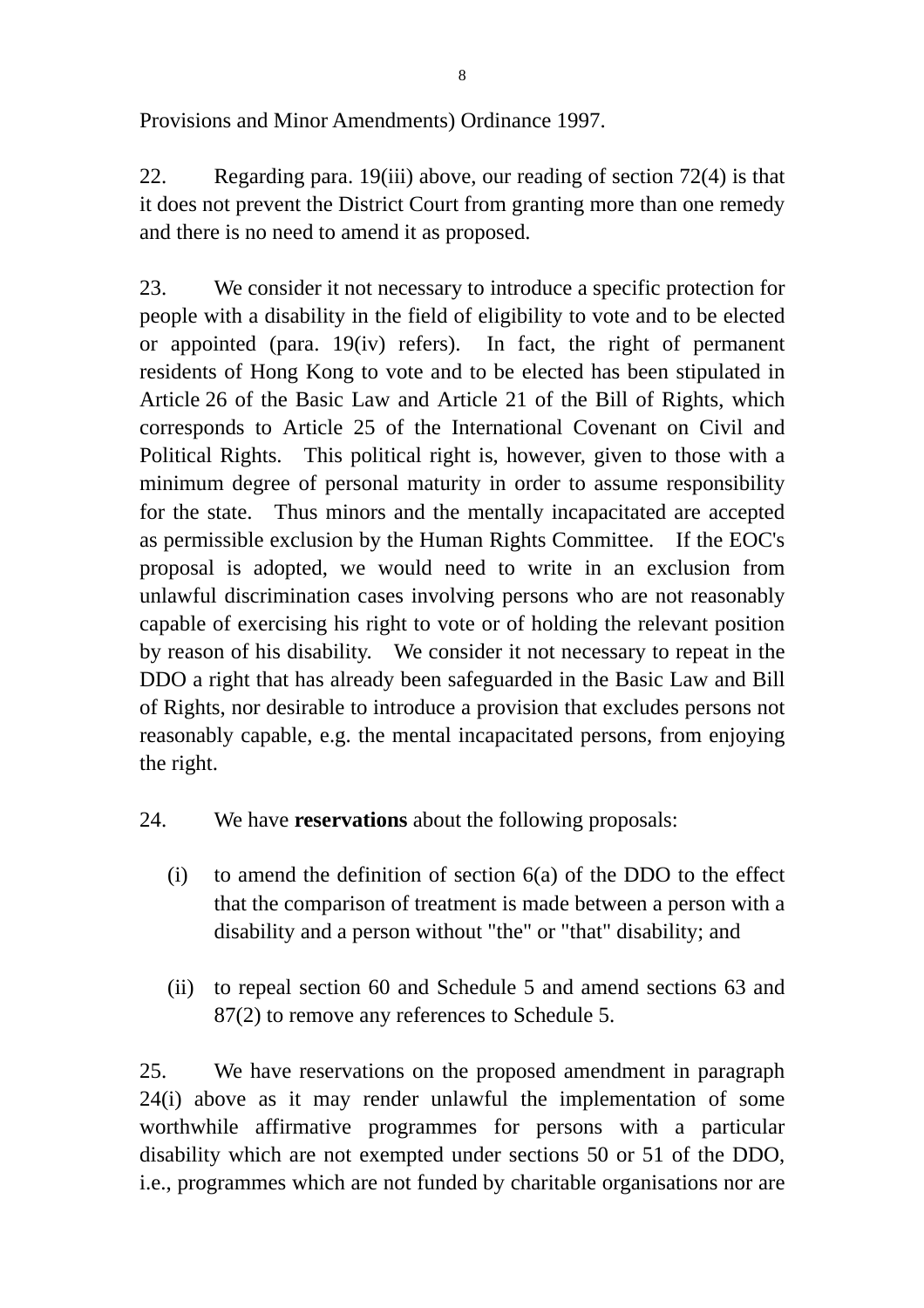they designed to cater for the "special needs" of persons with a particular disability. One example is the "Self Help Integrated Placement Service" run by the Labour Department to encourage and support the ex-mentally ill job-seekers to search for jobs through their own initiatives. The programme is funded by public revenue. As it is just a pilot project, assistance is only rendered to the ex-mentally ill for the time being. The Labour Department would consider whether the programme can be extended to persons with other types of disability after its effectiveness has been reviewed. If the proposed amendment in paragraph 24(i) is implemented, any worthwhile measures that are designed for a particular disability and funded by public revenue, just like the "Self Help Integrated Placement Service", may be rendered unlawful.

26. Paragraph 24(ii) above suggests repealing Schedule 5 that provides, by virtue of section 60, a blanket exemption for discriminatory acts identified in the schedule. Though the Schedule has remained empty since inception, we consider it necessary to retain the provision allowing for unforeseeable exceptions in the future. This will give us greater flexibility if any genuine needs for exempting a discriminatory act from the application of DDO arise in future.

Home Affairs Bureau Health and Welfare Bureau October 2000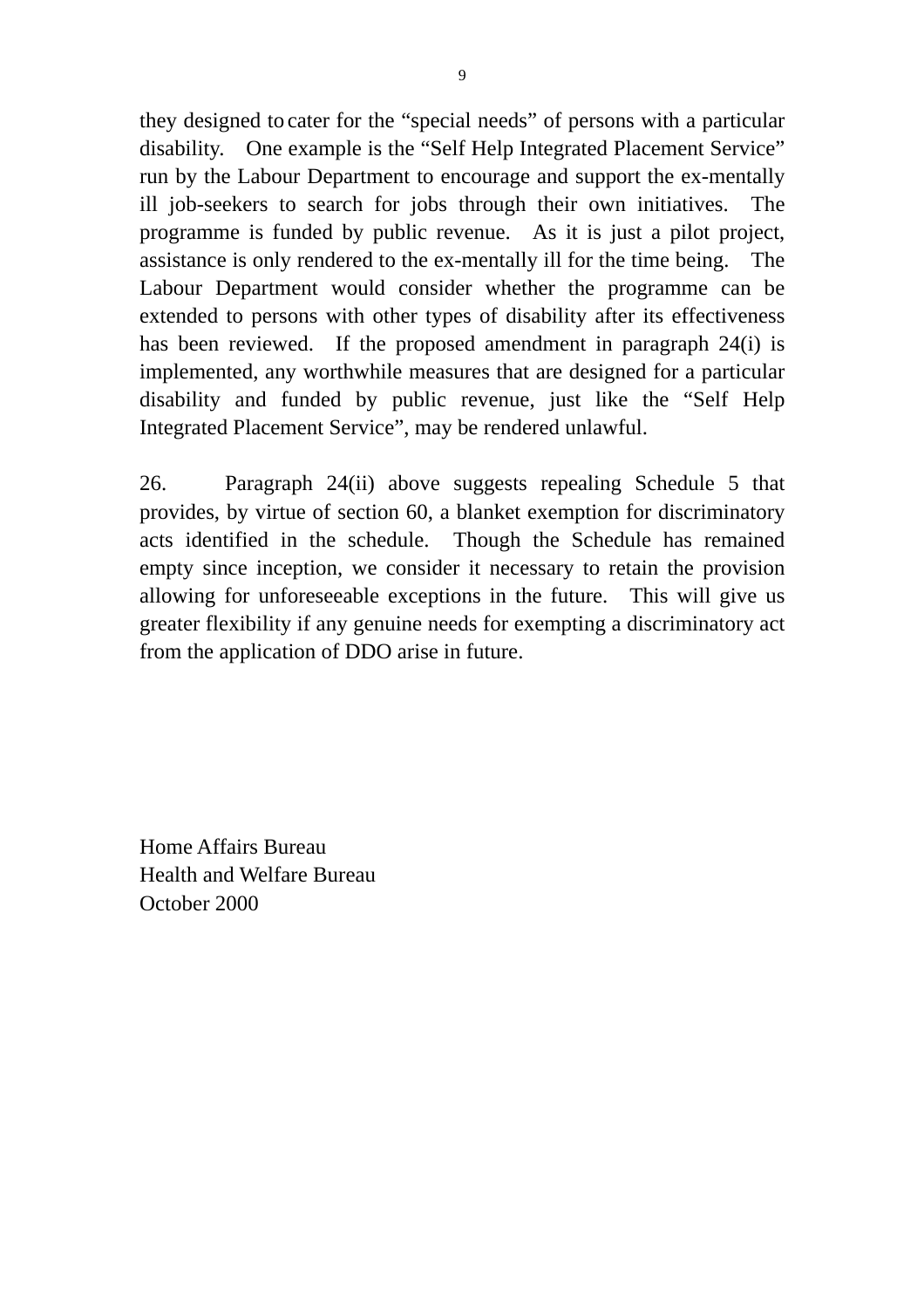# **Queries in respect the proposal to extend the definition of "an establishment in Hong Kong" in section 14 to protect Hong Kong residents working wholly or mainly outside Hong Kong**

- (a) Coverage of the proposed amendment:
	- (i) How would section 14 of the SDO/DDO be rephrased if the proposed amendment is to be implemented"? What precisely would be the definitions of "Hong Kong *residents'* and "businesses and/or companies *registered* in Hong Kong"? Please also cite for reference relevant provisions from anti-discrimination ordinances in places outside Hong Kong which have extra-territorial effects.
	- (ii) Please confirm whether or not the following types of employment would still fall outside the scope of the SDO/DDO notwithstanding the implementation of the proposed amendment:
		- Hong Kong residents working for companies incorporated outside Hong Kong but registered under Part XI of the Companies Ordinance (Cap 32, Laws of Hong Kong), Hong Kong residents working for a joint venture formed by the Hong Kong registered companies/businesses and companies/businesses registered outside Hong Kong; or companies/businesses registered outside Hong Kong of which the Hong Kong registered companies/businesses are the major shareholders or partners,
		- Hong Kong residents recruited by the Hong Kong registered companies/businesses to work in places outside Hong Kong but the employment contracts in question are signed with companies/businesses registered outside Hong Kong,